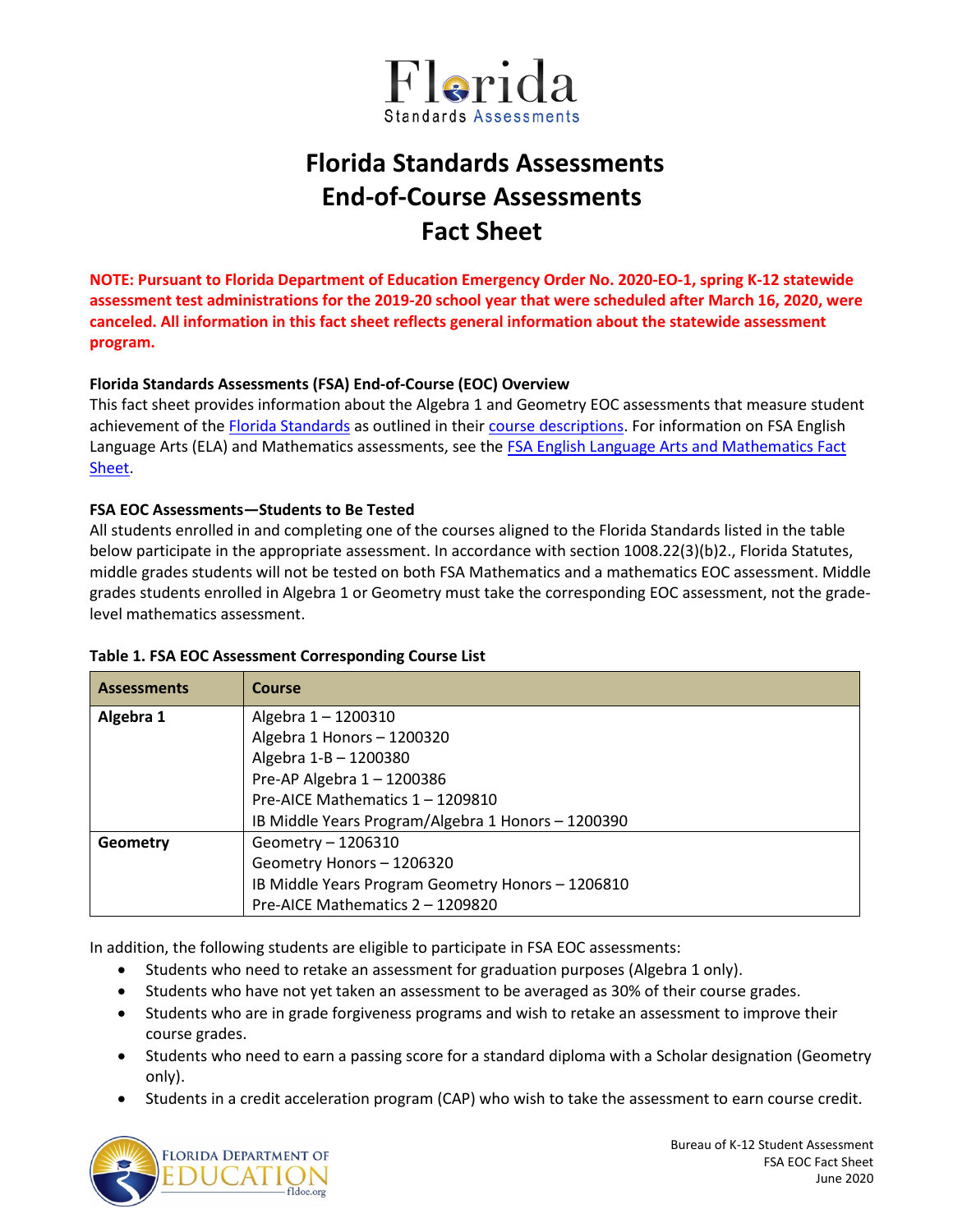## **Test Administration Information**

• The FSA EOC assessments are delivered via a computer-based test (CBT) platform called the Test Delivery System.

2

- Paper-based versions (regular print, large print, braille, and one-item-per-page) of CBT assessments are provided for students with disabilities who cannot access assessments on the computer as specified in their Individual Educational Plans (IEP) or Section 504 Plans.
- CBT accommodations (e.g., text-to-speech) are available for students whose IEPs or Section 504 Plans indicate these accommodations.
- Each assessment is administered in two 90-minute sessions over two days.
- Any student not finished by the end of each 90-minute session may continue working for up to half the length of a typical school day.
- There are multiple test forms for each assessment, with a maximum of 68 items on each test form. The [Test Design Summary and Blueprint](https://fsassessments.org/florida-statewide-assessment-program/about-the-fsas.stml) for FSA mathematics provides a map or blueprint for how each EOC assessment is designed. The summaries show the standards assessed within each reporting category and the representation of each category, in percentages, on the test.
- Students are provided [CBT Work Folders](https://fsassessments.org/core/fileparse.php/3031/urlt/FSA_SP18_CBT-Work-Folder_BL1_FDOE.pdf) for each EOC session.
- A scientific calculator is provided as part of the CBT platform for **Session 2 only** of FSA EOC assessments. The calculator is available for practice on the [Florida Statewide Assessments](http://www.fsassessments.org/) Portal. Please see the *[Calculator and Reference Sheet Policies for Florida Standards Assessments](http://www.fldoe.org/core/fileparse.php/5663/urlt/FSACalcRefSheetPolicy.pdf) Mathematics Assessments* for more information.

## **Practice Tests**

- Practice test materials allow teachers, parents/guardians, and students to become familiar with the various item types that will be encountered on the FSA, as well as the system, functionality and tools on FSA computer-based tests.
- Computer-based and paper-based practice tests and answer keys for each assessment, as well as paperbased test item practice handouts, are available on the portal's [Practice Test](https://fsassessments.org/students-and-families/practice-tests/index.stml) page. For resources to better understand the Florida Standards to which the assessments are aligned, please visi[t CPALMS.](http://www.cpalms.org/Public/)
- Students are required to participate in a CBT practice test session at their schools prior to testing unless they are retaking an assessment.
- Districts may order paper-based large print or braille practice materials for students participating with these accommodations.

# **Achievement Levels and FSA Scale Scores**

Student performance on Florida's statewide assessments is categorized into five achievement levels. Table 2 provides information regarding student performance at each achievement level; this information is provided on student reports so that students, parents, and educators may interpret student results in a meaningful way.

#### **Table 2. Achievement Levels**

| Level 1                                                                              | Level 2                                                                                   | Level 3                                                               | Level 4                                             | Level 5                                                    |
|--------------------------------------------------------------------------------------|-------------------------------------------------------------------------------------------|-----------------------------------------------------------------------|-----------------------------------------------------|------------------------------------------------------------|
| Inadequate:<br>Highly likely to<br>need substantial<br>support for the<br>next grade | <b>Below Satisfactory:</b><br>Likely to need<br>substantial support<br>for the next grade | Satisfactory:<br>May need<br>additional support<br>for the next grade | Proficient:<br>Likely to excel in<br>the next grade | Mastery:<br>Highly likely to<br>excel in the next<br>grade |